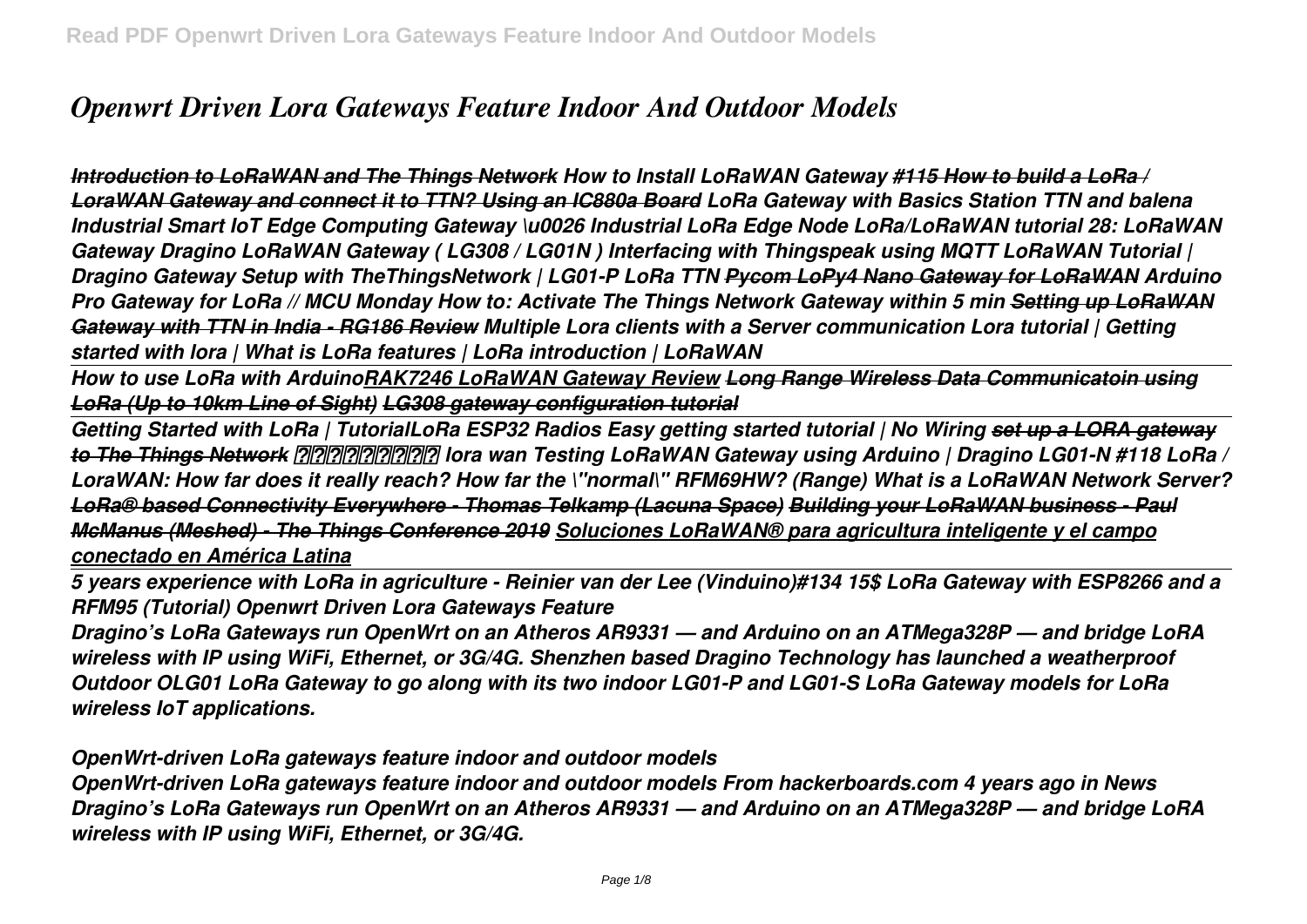*OpenWrt-driven LoRa gateways feature indoor and outdoor ... Short bio: Software Engineer, interdisciplinary researcher, and an advocate of fair competition ()*

*OpenWrt-driven LoRa gateways feature indoor and outdoor ... Dragino's LoRa Gateways run OpenWrt on an Atheros AR9331 and Arduino on an ATMega328P and bridge LoRA wireless with IP using WiFi, Ethernet, or 3G/4G.*

*Linux Today - OpenWrt-driven LoRa gateways feature indoor ...*

*Openwrt allows you to dynamically change the structure of flash IC when the system boots. This is done for the convenience of the main subsystems, file-size requirements, technical limitations of working with NOR flash drives (no wear-leveling and inability to work as with a conventional block device).*

*Lorawan gateway GW-01. Developers guide. OpenWrt. - M2M IoT*

*OpenWrt-driven LoRa gateways feature indoor and outdoor models By Rianne Schestowitz Created 14/02/2017 - 8:59pm Submitted by Rianne Schestowitz on Tuesday 14th of February 2017 08:59:48 PM Filed under Linux [1] Dragino?s LoRa Gateways run OpenWrt on an Atheros AR9331 ? and Arduino on an ATMega328P ? and bridge LoRA wireless with IP using WiFi ...*

*OpenWrt-driven LoRa gateways feature indoor and outdoor models Run lora\_gateway and packet\_forwarder on OpenWrt. http://www.semtech.com/wireless-rf/lora.html - mirakonta/OpenWrtlora*

*GitHub - mirakonta/OpenWrt-lora: Run lora\_gateway and ...*

*Built-in LoRa ® Server (up to 128 LoRa ® nodes license included, higher tiers require a fee) OpenVPN; Software and UI sit on top of OpenWRT; LoRaWAN ® 1.0.2; LoRa ® Frame filtering (node whitelisting) MQTT v3.1 Bridging with TLS encryption; Buffering of LoRa ® frames in case of NS outage (no data loss) Packaging Details. Product Dimensions: 220mm x 220mm x 104mm*

*Create Your Own Smart Environment with Robust Outdoor LoRa ...*

*Analytics cookies. We use analytics cookies to understand how you use our websites so we can make them better, e.g. they're used to gather information about the pages you visit and how many clicks you need to accomplish a task.*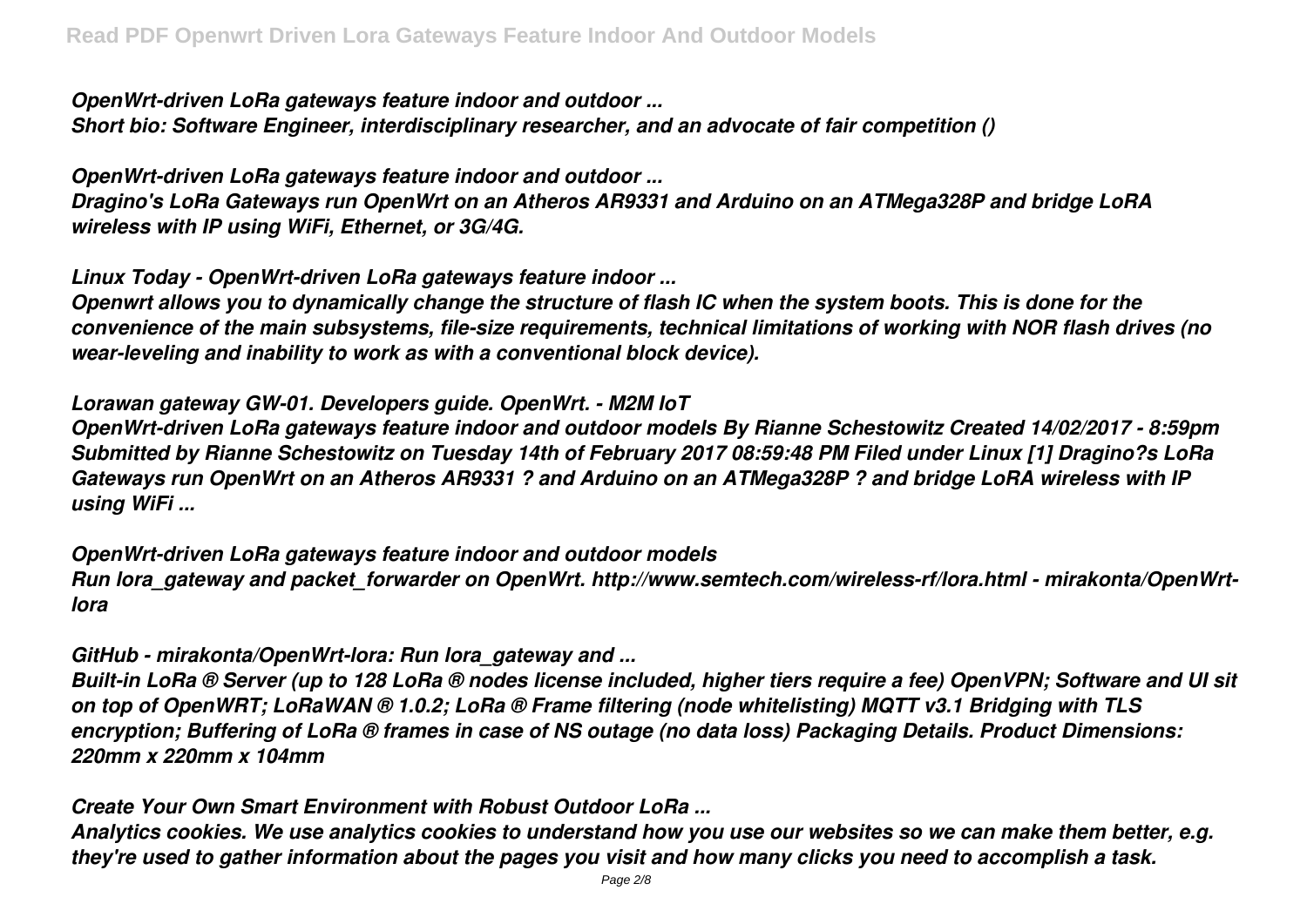*GitHub - wireless-road/lorawan-openwrt: Image compilation ...*

*Outdoor LoRaWAN Gateway WisGate Edge Max RAK7249, SX1301 OpenWRT, 8 channels LoRa, 4G, WIFI, GPS, POE. The WisGate Edge Max, RAK Wireless RAK7249 outdoor Gateway is an ideal gateway for Industrial IoT and commercial deployment. The hardware mainboard completely integrates the WiFi, 4G, GPS and POE main supply.*

*Outdoor LoRaWAN Gateway RAK7249 SX1301 OpenWRT 16 channel ...*

*The LG01-P is an open source single channel LoRa Gateway. It lets you bridge LoRa wireless network to an IP network via WiFi, Ethernet, Or 3G/4G cellular via optional LTE module. The LoRa wireless allows users to send data and reach extremely long ranges at low data-rates.It provides ultra-long range spread spectrum communication and high interference immunity.*

# *LG01 -P LoRa OpenWrt IoT Gateway from DRAGINO TECH on Tindie*

*GW-01 is low cost open source Lorawan gateway. The device consists of two interconnected boards. Top of them implements LoRa PHY using SX1301 which is digital baseband chip for outdoor LoRaWAN macro gateways. Bottom one is well known orange pi zero development board with light modification – 8MB onboard flash IC instead of original 2MB.*

## *Lorawan gateway GW-01 getting started. - M2M IoT*

*GW-01 gateway consists of two boards: OrangePi Zero H2+ 256Mb development board and SX1301 based board that implements LoRa physical interface. All together is 8 channel LoRaWAN gateway (concentrator). GW-01 goes with preflashed OpenWrt image in onboard SPI-NOR flash IC.*

## *Lorawan gateway GW-01 - Daizy*

*A wide feature-list of operator systems for effective IoT network deployments; monitoring, logs, alerts, and powerful tools such as remote gateway management and multiple application outputs provide data regulation and valuable status information. Plus, filtering and search tools to rapidly analyse the network and find anomalies.*

# *Lora Gateways 10,0,0,0 - LORIOT*

*All together is 8 channel LoRaWAN gateway (concentrator). GW-01 goes with pre-flashed OpenWrt image in onboard SPI-NOR flash IC. Onboard 2 MB flash IC replaced with 8 MB because OpenWrt image fits in that volume. Software Official LoRaWAN software (lora-gateway and packet-forwarder) implements functionality of LoRaWAN gateway.*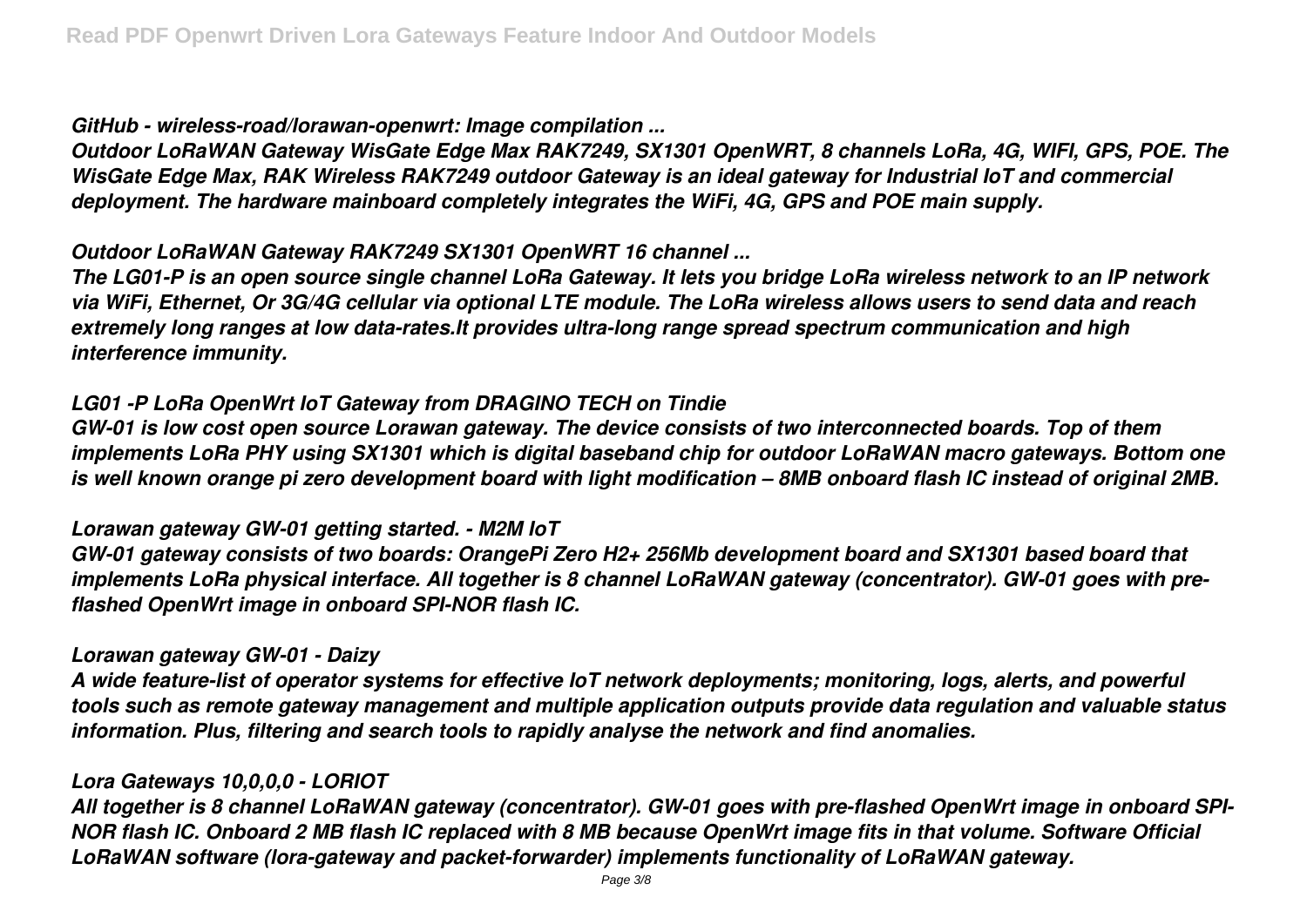#### *Lorawan gateway GW-01 - Marketplace – The Things Network*

*The LG01 is an open source single channel LoRa Gateway. It lets you bridge LoRa wireless network to an IP network base on WiFi, Ethernet, 3G or 4G cellular. LG01 runs on open source embedded Linux system; it has USB host port and has full Ethernet and 802.11 b/g/n WiFi capabilities.*

#### *Document Version: 1.4 Firmware Version: IoT Mesh v4.3*

*The LG01 is an open source single channel LoRa Gateway. It lets you bridge LoRa wireless network to an IP network via WiFi, Ethernet, 3G or 4G cellular. The LoRa wireless allows users to send data and reach extremely long ranges at low data-rates.It provides ultra-long range spread spectrum communication and high interference immunity.*

# *LG01-P LoRa Internet of things Gateway 868-915-433MHZ*

*The HE module runs OpenWrt with the help of 64MB of RAM, and has 16MB flash, dual Ethernet controllers, and interfaces for USB host, UART, and 14x GPIOs. The module appears to come with a PA02 WiFi antenna, as shown in the images farther above.*

## *Arduino Yun clone runs OpenWrt, offers Grove I/O*

*OLG01-N Single Channel LoRa IoT Gateway Click to open image! OLG01-N is an open source single channel LoRa Gateway. It lets you bridge LoRa wireless network to an IP network via WiFi, Ethernet, Or 3G/4G cellular via optional LTE module.*

*Introduction to LoRaWAN and The Things Network How to Install LoRaWAN Gateway #115 How to build a LoRa / LoraWAN Gateway and connect it to TTN? Using an IC880a Board LoRa Gateway with Basics Station TTN and balena Industrial Smart IoT Edge Computing Gateway \u0026 Industrial LoRa Edge Node LoRa/LoRaWAN tutorial 28: LoRaWAN Gateway Dragino LoRaWAN Gateway ( LG308 / LG01N ) Interfacing with Thingspeak using MQTT LoRaWAN Tutorial | Dragino Gateway Setup with TheThingsNetwork | LG01-P LoRa TTN Pycom LoPy4 Nano Gateway for LoRaWAN Arduino Pro Gateway for LoRa // MCU Monday How to: Activate The Things Network Gateway within 5 min Setting up LoRaWAN Gateway with TTN in India - RG186 Review Multiple Lora clients with a Server communication Lora tutorial | Getting started with lora | What is LoRa features | LoRa introduction | LoRaWAN*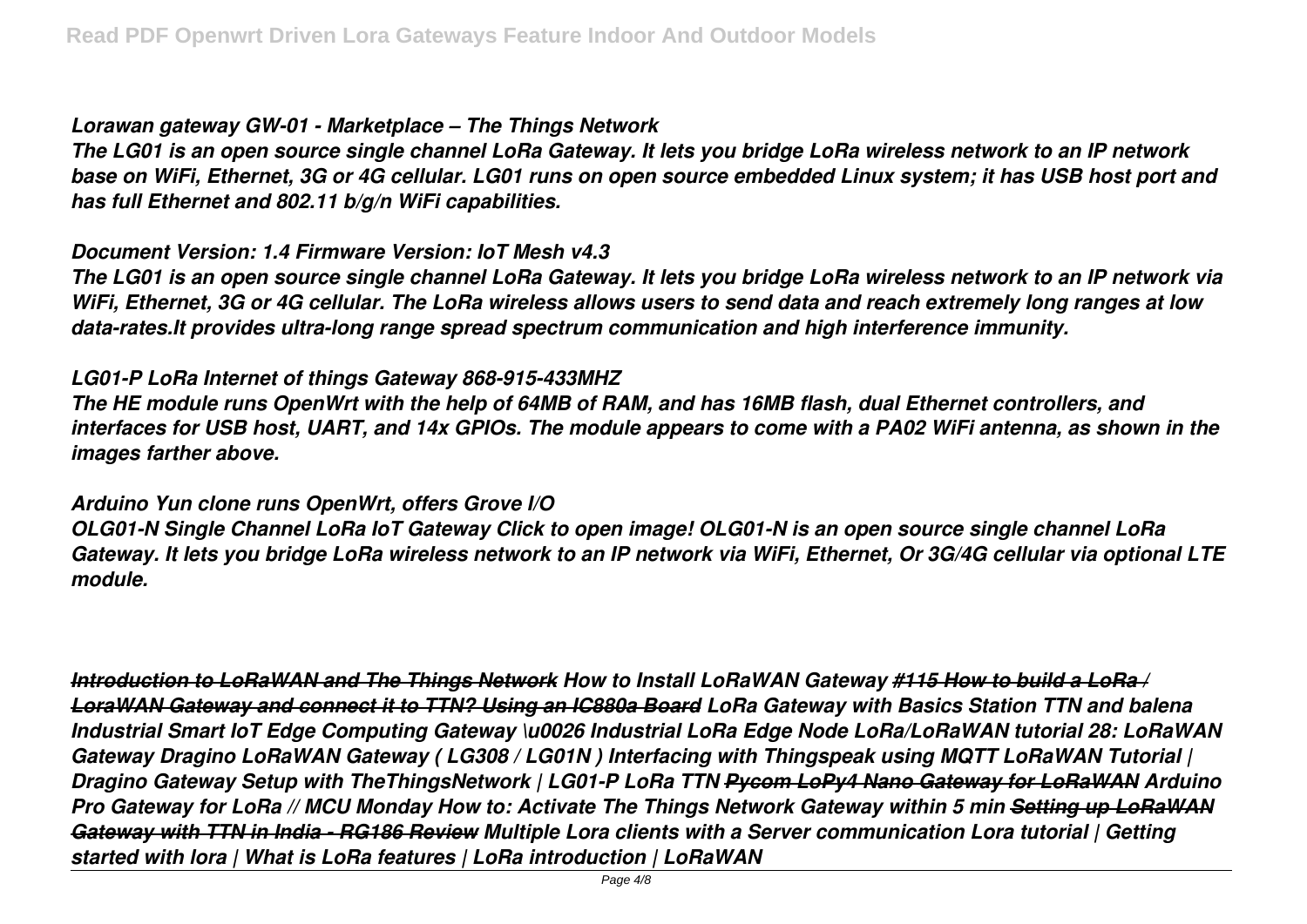*How to use LoRa with ArduinoRAK7246 LoRaWAN Gateway Review Long Range Wireless Data Communicatoin using LoRa (Up to 10km Line of Sight) LG308 gateway configuration tutorial*

*Getting Started with LoRa | TutorialLoRa ESP32 Radios Easy getting started tutorial | No Wiring set up a LORA gateway to The Things Network การใช้งาน lora wan Testing LoRaWAN Gateway using Arduino | Dragino LG01-N #118 LoRa / LoraWAN: How far does it really reach? How far the \"normal\" RFM69HW? (Range) What is a LoRaWAN Network Server? LoRa® based Connectivity Everywhere - Thomas Telkamp (Lacuna Space) Building your LoRaWAN business - Paul McManus (Meshed) - The Things Conference 2019 Soluciones LoRaWAN® para agricultura inteligente y el campo conectado en América Latina*

*5 years experience with LoRa in agriculture - Reinier van der Lee (Vinduino)#134 15\$ LoRa Gateway with ESP8266 and a RFM95 (Tutorial) Openwrt Driven Lora Gateways Feature*

*Dragino's LoRa Gateways run OpenWrt on an Atheros AR9331 — and Arduino on an ATMega328P — and bridge LoRA wireless with IP using WiFi, Ethernet, or 3G/4G. Shenzhen based Dragino Technology has launched a weatherproof Outdoor OLG01 LoRa Gateway to go along with its two indoor LG01-P and LG01-S LoRa Gateway models for LoRa wireless IoT applications.*

*OpenWrt-driven LoRa gateways feature indoor and outdoor models*

*OpenWrt-driven LoRa gateways feature indoor and outdoor models From hackerboards.com 4 years ago in News Dragino's LoRa Gateways run OpenWrt on an Atheros AR9331 — and Arduino on an ATMega328P — and bridge LoRA wireless with IP using WiFi, Ethernet, or 3G/4G.*

*OpenWrt-driven LoRa gateways feature indoor and outdoor ... Short bio: Software Engineer, interdisciplinary researcher, and an advocate of fair competition ()*

*OpenWrt-driven LoRa gateways feature indoor and outdoor ...*

*Dragino's LoRa Gateways run OpenWrt on an Atheros AR9331 and Arduino on an ATMega328P and bridge LoRA wireless with IP using WiFi, Ethernet, or 3G/4G.*

*Linux Today - OpenWrt-driven LoRa gateways feature indoor ...*

*Openwrt allows you to dynamically change the structure of flash IC when the system boots. This is done for the convenience of the main subsystems, file-size requirements, technical limitations of working with NOR flash drives (no wear-leveling and inability to work as with a conventional block device).*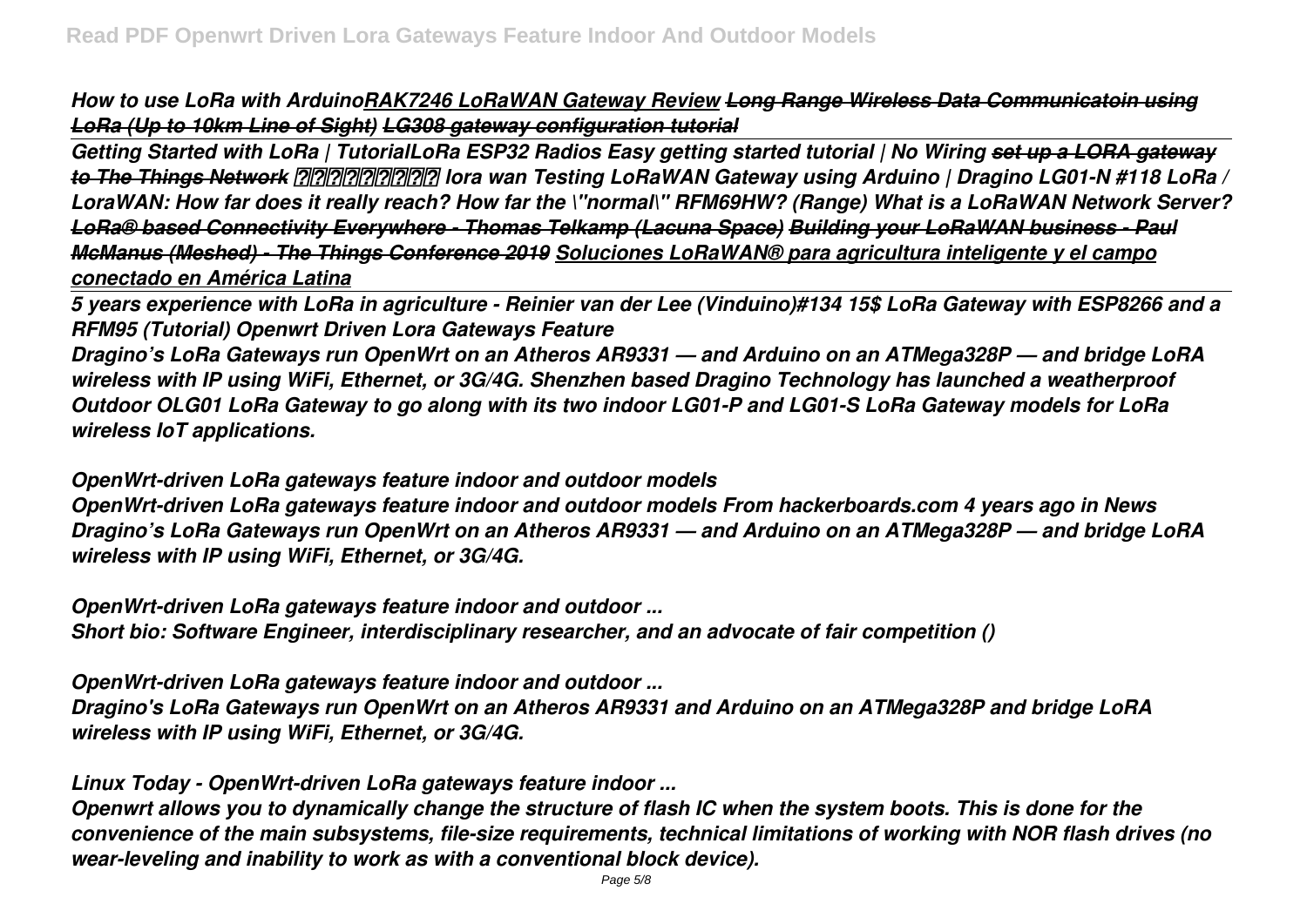## *Lorawan gateway GW-01. Developers guide. OpenWrt. - M2M IoT*

*OpenWrt-driven LoRa gateways feature indoor and outdoor models By Rianne Schestowitz Created 14/02/2017 - 8:59pm Submitted by Rianne Schestowitz on Tuesday 14th of February 2017 08:59:48 PM Filed under Linux [1] Dragino?s LoRa Gateways run OpenWrt on an Atheros AR9331 ? and Arduino on an ATMega328P ? and bridge LoRA wireless with IP using WiFi ...*

#### *OpenWrt-driven LoRa gateways feature indoor and outdoor models*

*Run lora\_gateway and packet\_forwarder on OpenWrt. http://www.semtech.com/wireless-rf/lora.html - mirakonta/OpenWrtlora*

## *GitHub - mirakonta/OpenWrt-lora: Run lora\_gateway and ...*

*Built-in LoRa ® Server (up to 128 LoRa ® nodes license included, higher tiers require a fee) OpenVPN; Software and UI sit on top of OpenWRT; LoRaWAN ® 1.0.2; LoRa ® Frame filtering (node whitelisting) MQTT v3.1 Bridging with TLS encryption; Buffering of LoRa ® frames in case of NS outage (no data loss) Packaging Details. Product Dimensions: 220mm x 220mm x 104mm*

# *Create Your Own Smart Environment with Robust Outdoor LoRa ...*

*Analytics cookies. We use analytics cookies to understand how you use our websites so we can make them better, e.g. they're used to gather information about the pages you visit and how many clicks you need to accomplish a task.*

## *GitHub - wireless-road/lorawan-openwrt: Image compilation ...*

*Outdoor LoRaWAN Gateway WisGate Edge Max RAK7249, SX1301 OpenWRT, 8 channels LoRa, 4G, WIFI, GPS, POE. The WisGate Edge Max, RAK Wireless RAK7249 outdoor Gateway is an ideal gateway for Industrial IoT and commercial deployment. The hardware mainboard completely integrates the WiFi, 4G, GPS and POE main supply.*

# *Outdoor LoRaWAN Gateway RAK7249 SX1301 OpenWRT 16 channel ...*

*The LG01-P is an open source single channel LoRa Gateway. It lets you bridge LoRa wireless network to an IP network via WiFi, Ethernet, Or 3G/4G cellular via optional LTE module. The LoRa wireless allows users to send data and reach extremely long ranges at low data-rates.It provides ultra-long range spread spectrum communication and high interference immunity.*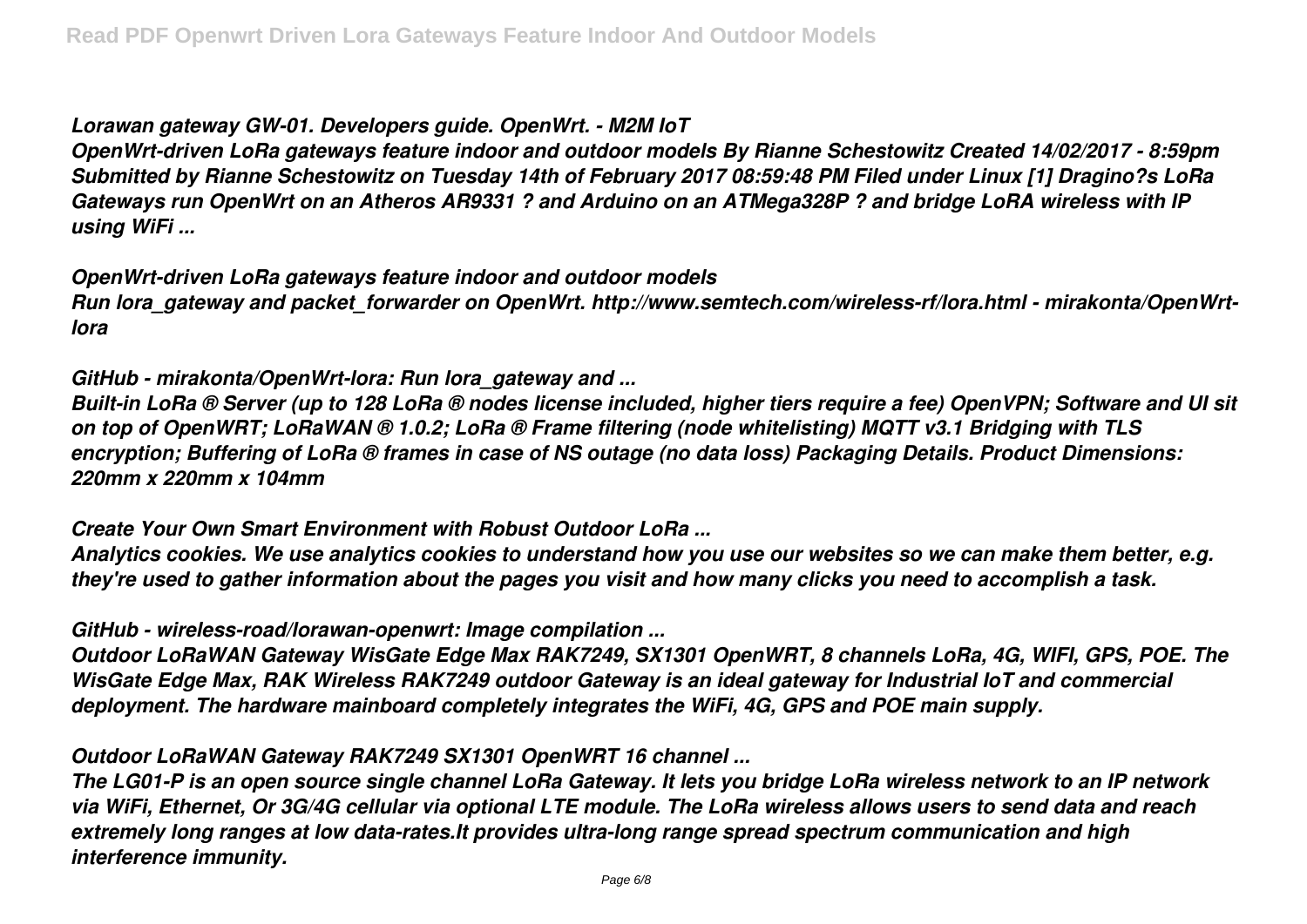# *LG01 -P LoRa OpenWrt IoT Gateway from DRAGINO TECH on Tindie*

*GW-01 is low cost open source Lorawan gateway. The device consists of two interconnected boards. Top of them implements LoRa PHY using SX1301 which is digital baseband chip for outdoor LoRaWAN macro gateways. Bottom one is well known orange pi zero development board with light modification – 8MB onboard flash IC instead of original 2MB.*

#### *Lorawan gateway GW-01 getting started. - M2M IoT*

*GW-01 gateway consists of two boards: OrangePi Zero H2+ 256Mb development board and SX1301 based board that implements LoRa physical interface. All together is 8 channel LoRaWAN gateway (concentrator). GW-01 goes with preflashed OpenWrt image in onboard SPI-NOR flash IC.*

## *Lorawan gateway GW-01 - Daizy*

*A wide feature-list of operator systems for effective IoT network deployments; monitoring, logs, alerts, and powerful tools such as remote gateway management and multiple application outputs provide data regulation and valuable status information. Plus, filtering and search tools to rapidly analyse the network and find anomalies.*

## *Lora Gateways 10,0,0,0 - LORIOT*

*All together is 8 channel LoRaWAN gateway (concentrator). GW-01 goes with pre-flashed OpenWrt image in onboard SPI-NOR flash IC. Onboard 2 MB flash IC replaced with 8 MB because OpenWrt image fits in that volume. Software Official LoRaWAN software (lora-gateway and packet-forwarder) implements functionality of LoRaWAN gateway.*

## *Lorawan gateway GW-01 - Marketplace – The Things Network*

*The LG01 is an open source single channel LoRa Gateway. It lets you bridge LoRa wireless network to an IP network base on WiFi, Ethernet, 3G or 4G cellular. LG01 runs on open source embedded Linux system; it has USB host port and has full Ethernet and 802.11 b/g/n WiFi capabilities.*

## *Document Version: 1.4 Firmware Version: IoT Mesh v4.3*

*The LG01 is an open source single channel LoRa Gateway. It lets you bridge LoRa wireless network to an IP network via WiFi, Ethernet, 3G or 4G cellular. The LoRa wireless allows users to send data and reach extremely long ranges at low data-rates.It provides ultra-long range spread spectrum communication and high interference immunity.*